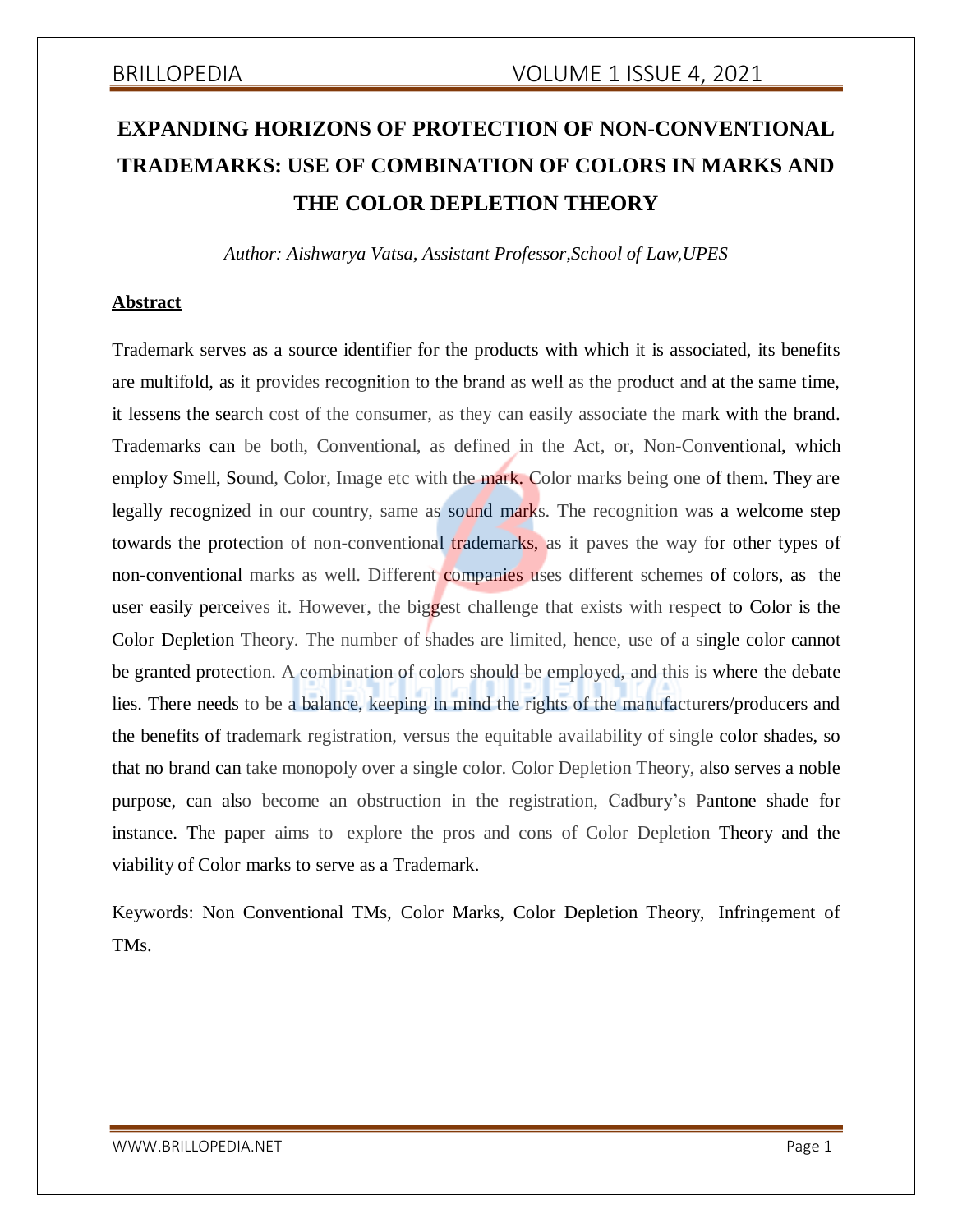Colour or a combination of different colourscan be registered as a trademark provided it is distinctive in its nature and is capable of distinguishing the goods as a badge of origin. Colours can serve as a trademark, as they can be easily distinguished and the consumer can identify a particular colour or its combination with the product. Coloursare easily perceived by an observer and are easier to remember rather than a stylized logo or a heading or device. For eg, many of the consumers might not read the 'Cadbury' or 'dairy milk' logo, but would associate the chocolate with the purple colour, because the colour has been used with the chocolate brand since a long time and consumers associate the colour with the product.

The fact that colours have been used a mark and have successfully established a distinctiveness in the market, is the reason why it is included in the Trademark Act, unlike the other marks such as smell, or, sound. 'Combination of colours' are included within the definition of trademarks in the Act.<sup>1</sup> A sign consisting of a colour as such may have an acquired distinctive character. But, it needs certain other attributes to qualify for registration under the Act. It must satisfy the test of being "*clear, precise, self-contained, easily accessible, intelligible, durable and objective, and that to reproduce the colour on paper is not enough, whereas reference to a suitable code may be*."<sup>2</sup>

However, there are certain other obstacles to the registration of a colour mark apart from the abovementioned attributes. The ECJ emphasized that the perception by the relevant public of a sign consisting of a colour as such is not necessarily the same as that of a word or figurative mark, given that the colour sign does not coincide with the appearance of the goods it denotes. The public maybe used to perceive word or figurative marks immediately as signs that denote the origin of the good, $3$  but this does not necessarily apply to signs, which coincide with the appearance of the good in respect of which registration of the sign as a trademark is sought.

Another major obstacle to the protection of this mark is the colour depletion theory. It is contended that the numbers of general colours are limited in number and allowing the use of a single colourwould lead to depleting of the reservoir. It could lead to monopolization, and could

<sup>&</sup>lt;sup>1</sup> The Trademarks Act, 1999, No. 47, Acts of Parliament, 1999 [ Section-2(zb)].

<sup>2</sup> ELIZABETH VERKEY, INTELLECTUAL PROPERTY, 158-9 ( Ed. 1,2015).

<sup>&</sup>lt;sup>3</sup>Libertel vs BMB, ECJ, Case--104/01.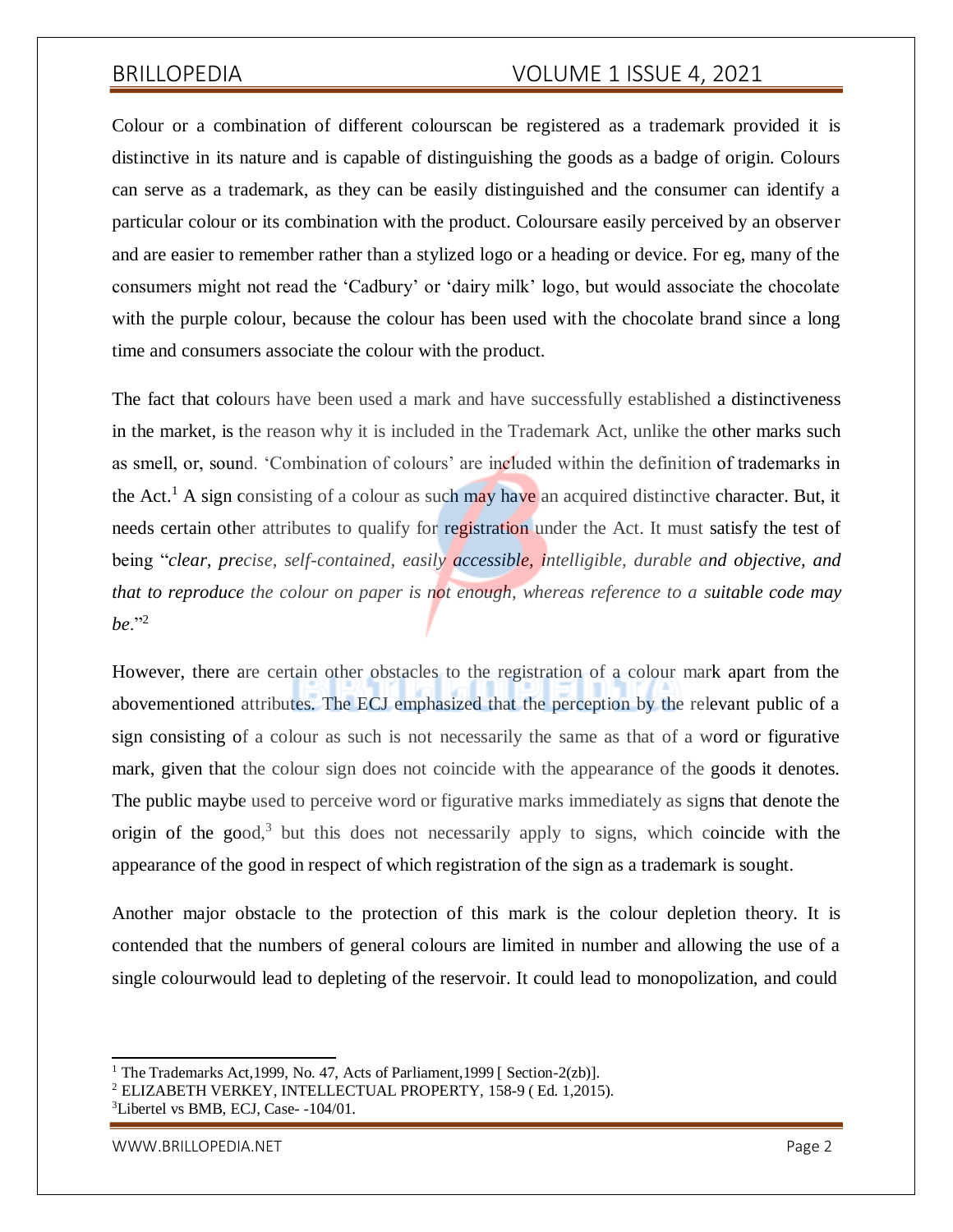restrict future use of such colours. The concept was developed in American Circuit Court in the Campbell $4$  case, which will be discussed later.

### **1.1 The Registration of Colour Marks in India**

Due to the advent of technology and devices such as televisions, mobile phones, computers etc, a visual attribute is generally well received by the people. They respond to such colours or visuals and identify with them, and thus, due to this very reason, colour marks have become very popular in the country as well as abroad. Many consumers identify with the colour of a product, for eg, earlier, we were talking about Cadbury, the chocolate brand had its products sold worldwide, and in different countries the name of the chocolate and the brand are written in different languages and thus, culture and language can become a barrier to such business. However, if a particular colourhas been attributed to the product and it has been recognized widely, a consumer can relate to the colour and packaging instead of the language written upon it.

The Act while defining the concept of a trademark had included '*shape of goods, their packaging and combination of colours*'.<sup>5</sup> Thus, the act recognized the fact that these three attributes to the product can serve as a mark itself. Evidence has to be attached in the application, regarding the association of the particular colour with the product( goods/ services of the applicant). The basic requirement for a mark to be a trademark:

- Distinctiveness- The particular colour is capable of acting as a source identifier and can distinguishes the product from any other goods/products which are similar in nature.
- The Color, or combination of Colors has an exclusive connection with the applicant, which is either the proprietor, or a permitted user.<sup>6</sup>

The Act also talks certain restrictions and limitations as to registration of a combination of colours regarding its distinctiveness and its registration without limitation of colour. The Act

<sup>&</sup>lt;sup>4</sup>Campbell Soup Co. vs Armour n Co., 175 F 2d 795( $3<sup>rd</sup>$  Cir 1949)

<sup>5</sup>Supra Note 1.

<sup>6</sup>*Colour Trademark in India*, AAPKA CONSULTANT (Nov. 24, 2017) <http://www.aapkaconsultant.com/blog/colour-trade-mark-in-india/>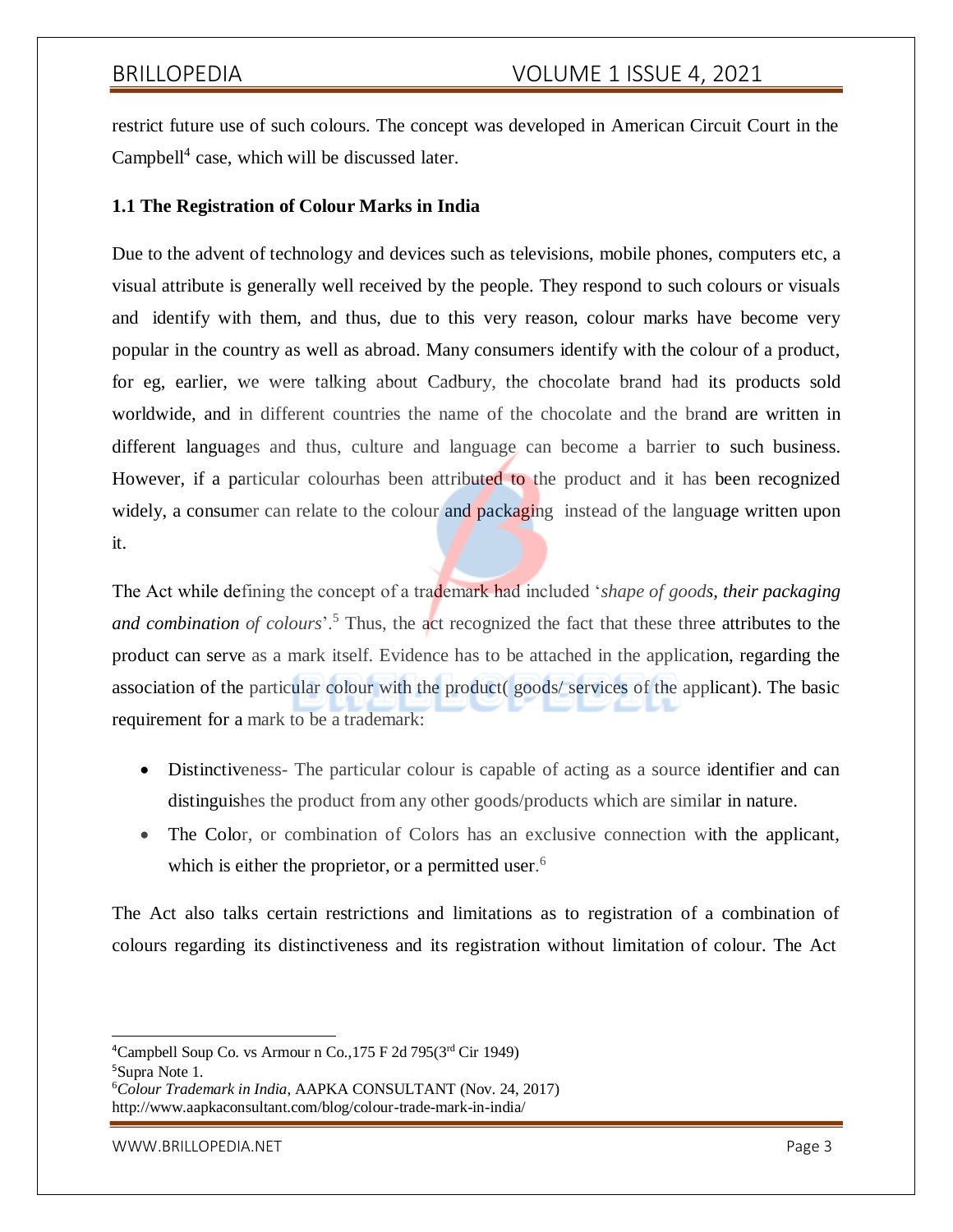states that '*wherein any application for registration of a combination of colours, the tribunal has to decide such, having to decide its distinctiveness"*. 7

However, the registration of a single colour as a mark is still difficult in the country, a single colour is not recognized as a trademark by the Indian courts. The discussion began in the *Colgate case*<sup>8</sup> , wherein, the Court recognized the colour combination of 'white and red' used by the company and thus, held, Anchor's use of the same combination in its toothpaste passing off. The court held "*a colour combination is a 'trademark' within the definition of the act, as there is no exclusion in the definition and even a single colour is entitled to protection under the law of* passing off<sup>9</sup>". The dispute was in regard to similar use of 'red and white' colour in the packaging for toothpaste by both companies. However, in a subsequent case<sup>10</sup>, the court held that "*a single*" *colour or a colour combination is not a trademark and is incapable of protection under the common law of passing off*". The plaintiff argued that "*its blister packaging containing a* distinctive orange-coloured, oval-shaped table<sup>ry11</sup> constituted a trademark. However, it was held in the case that the colour and shape of the packaging are not indicative of the drugs, i.e, the product, nor do they bear any association with the Trademark, hence, even if therewas a deliberate copying, it would not amount to passing off. Such inconsistent views prove to be an obstacle in understanding of the protection of such non-conventional trademarks. Hence, there always remains a confusion in the case as regard to registrability, and the registration is thus, decided on the merits of each application. Apart from the cases discussed above, Wipro mark has been registered in India and it employs a combination of colours.

[WWW.BRILLOPEDIA.NET](http://www.brillopedia.net/) EXAMPLE THE SERVICE OF STATE AND THE SERVICE OF STATE AND THE PAGE 4

<sup>7</sup> Section-10, Supra Note 1.

<sup>8</sup> Colgate Palmolive Company v Anchor Health and Beauty Care Pvt Ltd, 2003 VIIIAD Delhi 228

<sup>&</sup>lt;sup>9</sup> Ibid.

<sup>10</sup>Cipla v MK Pharma MIPR 2007 (3) 170

 $11$  Ibid.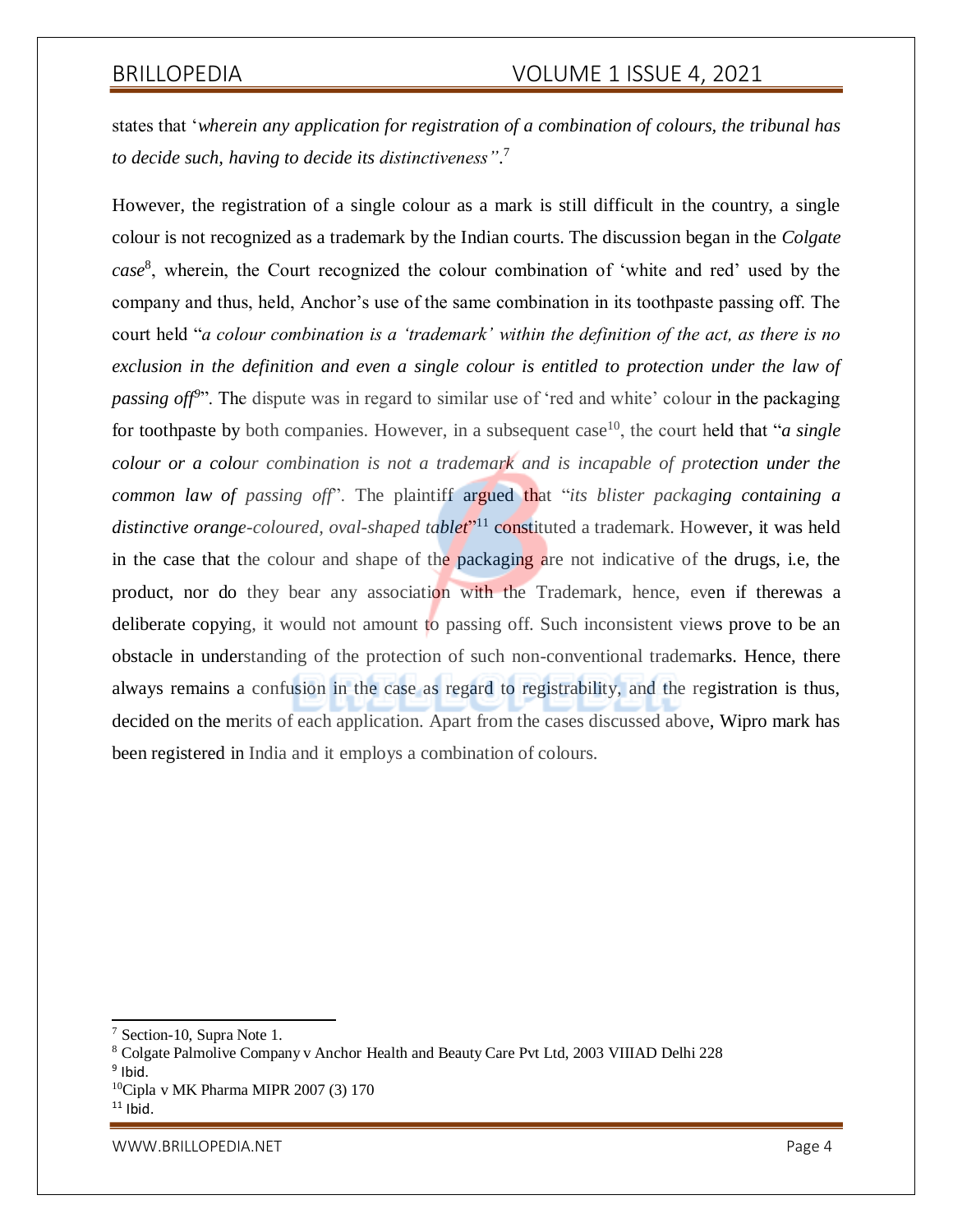

# **Figure 1 WIPRO's Colour Mark<sup>12</sup>**

Thus, we can see that colour trademark has its roots in India and has gained recognition, but not entirely. There are many issues that still need to be resolved and the position of Indian law over the registration of a single colour as a mark should be made clearer.

### **1.2 The Registration of Colour Marks in the United States**

Functionality is another criteria on which a colour mark can be rejected. If any trademark serves a function, it is rejected and colour marks are no exception. The Lanham Act leaves ample scope of interpretation for nonconventional marks to be included within the ambit of the definition of a trademark as provided in the  $Act^{13}$ . The definition broadly describes what a trademark is, but does not provide any specific definition, only certain general rules to be satisfied by a mark,such as associated use, identification of source, and to distinguish the product from others. The ever protection to colour mark was granted in  $1985<sup>14</sup>$ , which was later over-ruled in a subsequent case.<sup>15</sup>

The Qualitex case<sup>16</sup> talked about the concept of distinctiveness of a mark and about the functionality of a mark, in the context of colour marks. Thus, making it an important decision related to the subject.Qualitex had been using "green gold" colour on its dry cleaning pads, and

[WWW.BRILLOPEDIA.NET](http://www.brillopedia.net/) And the state of the state of the state of the state of the state of the state of the state of the state of the state of the state of the state of the state of the state of the state of the state of the

<sup>12</sup>Sulekha Nair, *Wipro's New Logo: Connecting the dots is intention, but brands experts are divided whether it does*, FIRSTPOST ( May 29, 2017)

https:/[/www.firstpost.com/business/wipros-new-logo-connecting-the-dots-is-the-intention-but-brand-experts-are](http://www.firstpost.com/business/wipros-new-logo-connecting-the-dots-is-the-intention-but-brand-experts-are-)divided-whether-it-does-3486121.html

<sup>13</sup> The Lanham(Trademark) Act, 1946, 5 U.S.C § 1051 et seq. ( 15 U.S.C. Ch. 22)

<sup>&</sup>lt;sup>14</sup>Re Owens-Corning Fiberglass Corp, 221 USPQ 1195 (TTAB 1984).

<sup>[</sup>The Federal Circuit granted trademark protection in the colour pink as applied to fiber glass]

<sup>15</sup>NutraSweet Company v Stadt Co. (774 F2d 1024, 16 UPSQ2d 1959 (1990)

<sup>16</sup>Qualitex Co. v. Jacobson Products Co., Inc., 514 U.S. 159 (1995)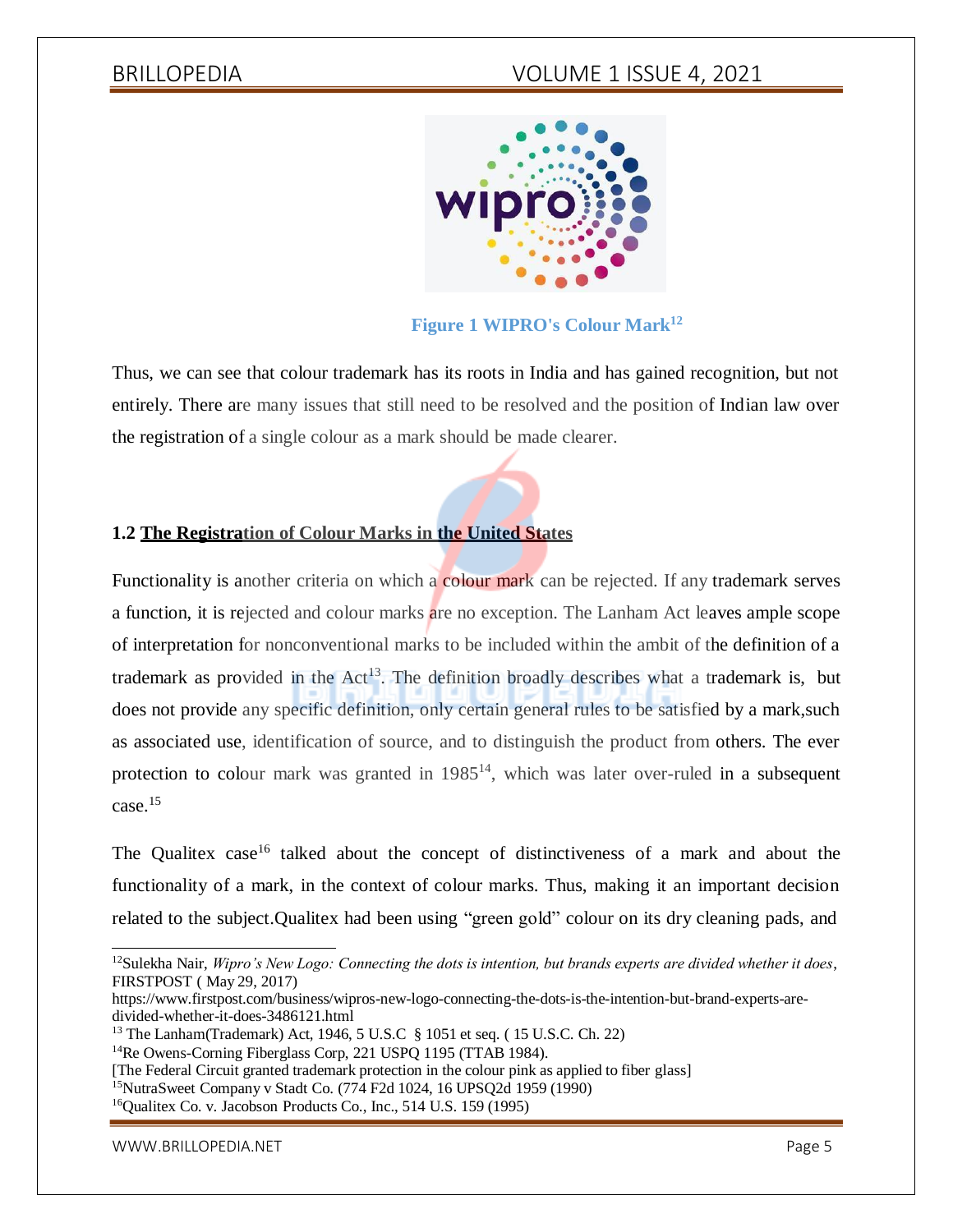even registered the same in 1991. But, a business rival, Jacobson, started using similar colour for its press pads in 1989. Consequently, Qualitex decided to bring a suit against Jacobson, for infringing their trademark, and the District Court decide in favour of Qualitex.<sup>17</sup> Jacobson appealed against the decision, and was successful in its appeal.<sup>18</sup>But, it was reversed by the Supreme Court, stating that "*colours were not 'inherently distinctive', in that colours do not as such indicate to a consumer that they refer to a particular brand. Proof of secondary meaning, that is, that consumers had associated the colour with the manufacturer, was therefore necessary to make the colour distinctive*" <sup>19</sup>, The Court seconding the opinion of the District Court in the matter. It based Secondary Meaning of the trademark on the evidence of its reach, advertisement and its connected expenditures and also the success and popularity of the mark.<sup>20</sup> Another requirement discussed by the Court was of functionality, to which it was held that the colour used served no functionality.

In another case<sup>21</sup>, the use of yellow colour for taxicab services was recognized. The Courts have primarily considered factors such as the nature of goods or services for which the trademark registration has been sought, the manner in which the colour is used, the combination and number of colours used, competitors in the business and their use of the colour and the customary market practices in determining the registrability of various colour marks. Later, the courts in the U.S developed the colour depletion theory. In *Campbell Soup Co. V Armour n Co*. <sup>22</sup>, the court denied protection to the use of red and white colours, as used in Campbell's logo, on the ground, that if protection were to be given to such use of colours, it would lead to a monopoly in use of all shades of red and white by Campbell, and it would thus, adversely affect the customary use of such colours. The Campbell Soup Court developed the colour depletion theory. According to the theory, "*there are a limited number of colours in the palette, and that it is not wise policy to foster further limitation by permitting trademark registrants to deplete the reservoir.*" <sup>23</sup> The Court found that in a case where there is no competitive need for colours to

[WWW.BRILLOPEDIA.NET](http://www.brillopedia.net/) And the state of the state of the state of the state of the state of the state of the state of the state of the state of the state of the state of the state of the state of the state of the state of the

<sup>17</sup>Qualitex Co. v. Jacobson Products Co., Inc , 21 USPQ2d 1457 (CD Cal 1991)

<sup>&</sup>lt;sup>18</sup> 13 F 3d 1297 (9<sup>th</sup> Cir 1994).

<sup>&</sup>lt;sup>19</sup> Supra Note 19.

<sup>&</sup>lt;sup>20</sup>Qualitex had advertised its gold-press colour in various media, spending approximately \$1,621,000 between 1960 and 1990, and the pads had been in continuous and exclusive use for thirty years.

<sup>&</sup>lt;sup>21</sup> Yellow Cab Transit Co. Vs Louisville Taxicab Transfer Co.,  $147$  F 2d 407 (6<sup>th</sup> Cir 1945)

 $22$  Campbell Soup Co. V Armour n Co., 338 U.S 847(1949).

 $23$ Ibid.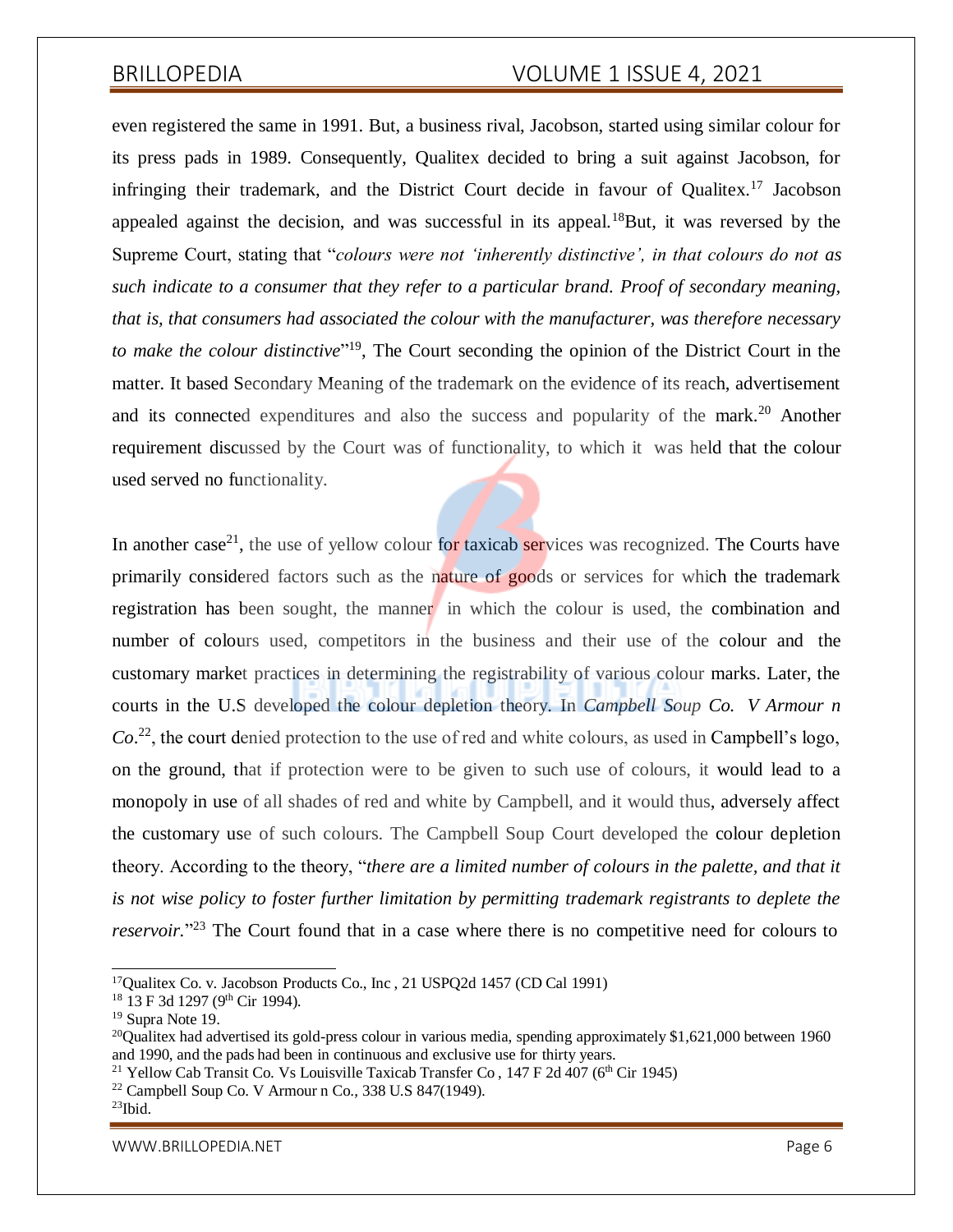remain available to all competitors, the colour depletion argument is an unreasonable restriction on the acquisition oftrade mark rights.

The approach taken is quite liberal and the Courts have recognized several colour marks

### **1.3. The Registration of Colour Marks in the European Union**

Colour marks have been recognized in the Benelux Convention.<sup>24</sup>But in the context of Europe, a restrictive approach can be observed in relation to the registration of colour marks. The major test that is appliedin the context of colour mark is the test of distinctiveness of the mark. The ECJ emphasized that the perception of the people towards the mark may not be the same as that towards a word or a figurative mark<sup>25</sup>. The appearance might even coincide with the product. For this reason, the ECJ concluded that generally, a colour as such does not have the fundamental characteristic of distinguishing the goods of a certain undertaking.<sup>26</sup> However, the reasoning is flawed, as the use of the colour as a mark does not always coincide with the goods' appearance. Also, in some cases it has acquired distinctiveness.

In Libertel Case<sup>27</sup>, the issue was over the registration of orange colour as a trademark for telecommunications goods and services. The Court held that "*a colour not spatially defined is capable of being registered as a trademark, provided that it satisfies the three conditions:*

- $\bullet$  It is a sign
- It is capable of graphical representation
- It is capable of distinguishing the goods and services of one undertaking from another".<sup>28</sup>

(| G G (O) P E D) I (A

In the famous Cadbury case<sup>29</sup>, Cadbury sought registration for the colour purple.<sup>30</sup> The registration sought was for Class 30, for "*Chocolate in bar and tablet form, chocolate confectionery, chocolate assortments, cocoa-based beverages, preparations for cocoa-based beverages, chocolate-based beverages, preparations for chocolate-based beverages, chocolate*

[http://www.ipo.gov.uk/types/tm/t-os/t-find/t-find-number?detailsrequested=C&trademark=2376879\)](http://www.ipo.gov.uk/types/tm/t-os/t-find/t-find-number?detailsrequested=C&trademark=2376879)

[WWW.BRILLOPEDIA.NET](http://www.brillopedia.net/) And the state of the state of the state of the state of the state of the state of the state of the state of the state of the state of the state of the state of the state of the state of the state of the

<sup>&</sup>lt;sup>24</sup> Benelux Convention on Intellectual Property(Trademarks and Designs), 2005.

<sup>25</sup> Supra Note-3.

<sup>26</sup> KWS Saat vs OHIM, ECJ, Case C-447/02.

<sup>27</sup>LibertelGroep BV vs Benelux Merkenbureau, 2003 ECR I-3793.

<sup>28</sup> Ibid.

<sup>29</sup>Societe Des Produits Nestle SA vs Cadbury UK Ltd., 2013 EWCA Civ 1179(CA).

<sup>&</sup>lt;sup>30</sup> Cadbury filed for registration for its trademark of colour 'purple' (Pantone 2685C) on 15th October 2004 (Application No. 2376879).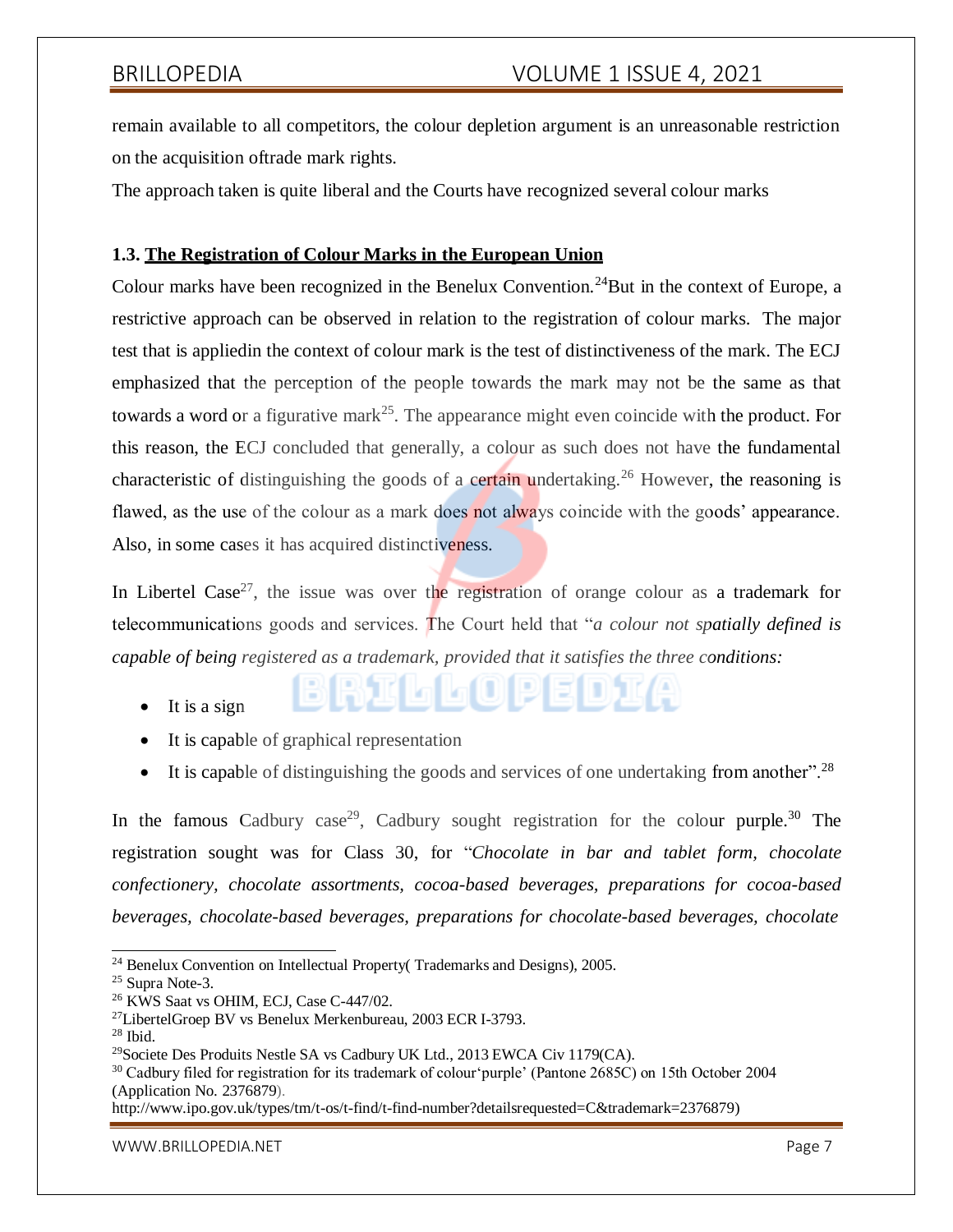*cakes."<sup>31</sup>*The application was for a rectangle, which is a purple block, applied to the whole visible surface, or being the predominant colour applied to it. The application was not for the colour purple per se, it comprised the colour swatch as a sample, the Pantone shade and a verbal description of the same*. 32*

Nestle filed for an opposition regarding the application, claiming that the mark is not within the ambit of requirements for registration, under the 1994 Act<sup>33</sup>. However, Cadbury was granted the registration in 2011. The registered mark was to be used for Chocolate in bar and tablet form; eating chocolate; drinking chocolate; preparations for making drinking chocolate. Nestle, thus, filed a lawsuit against the same. The mark did not satisfy the requirements of section 3(1)(a) of the Trade Marks Act  $1994^{34}$  that the mark is "a sign". The written description, as mentioned in the application, referred to the whole visible surface, or being predominant to it. The Court of Appeal, thus, held that it comprised "*an unknown number of signs*". Indicating that the requirements for the mark to be 'a sign' was not met. Cadbury, then amended the application, which was rejected again.

ECJ also recognizes the colour depletion theory, and states that the actual number of colours are limited, as a result of the vague image the consumer recollects, the public places no relevance on the existence of a large number of different tints and shades, thus, mere differences between the same for purpose of registering the mark was of no relevance.

### **1.4. Issues Regarding its Protection and Proposed Solutions**

The relevance of colour marks is quite evident in today's world, and we can see a welcoming trend towards the same. The mark has been included in the Indian legislation, and is not barred for registration by the Lanham Act. This approach is attributed to the importance of the mark in today's economy and market. The United States has taken a liberal approach in the matter and has registered a number of colour marks, which we discussed above.

<sup>31</sup>Supra Note 31.

 $32$  Ibid.

 $33$  S.3 (1) (b), (c) and (d) of Trade Marks Act, 1994, Acts of Parliament, 1994 (U.K.)

 $34$  Ibid.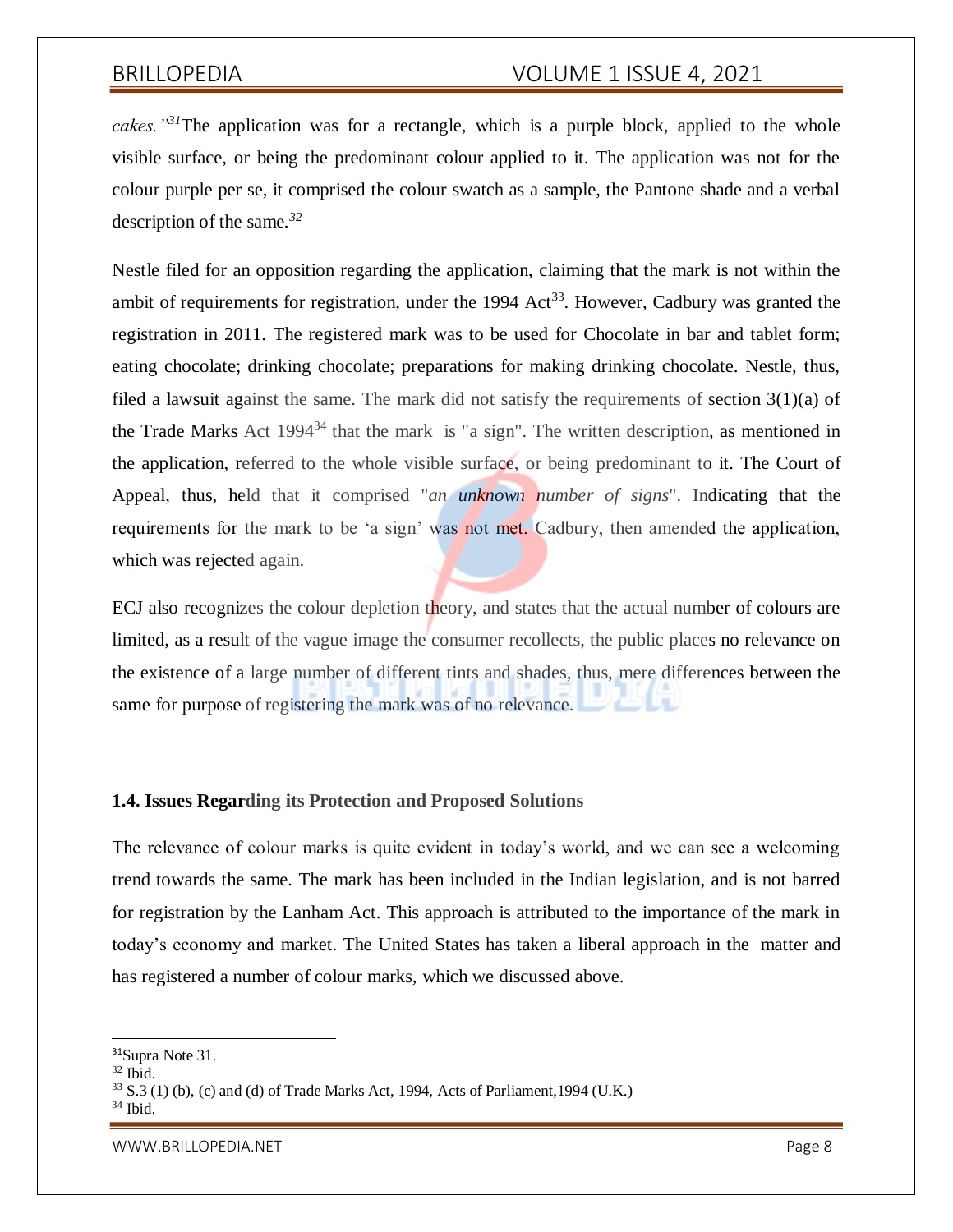India has also taken initiatives for the registration of combination of colours, unlike for any other nonconventional mark, such as smell or sound mark. The Act specifically talks about the inclusion of a combination of colours in its definition of a trademark,and also provided limitations for the same. Indian courts have also decided on the matter, however, the opinion is divided and the status of registration of single colournarks still remains confusing to the public.

Europe has an approach which can be termed restrictive, as the Courts have applied a lot of tests on the registration of the mark, and put up restrictions on the same. However, in any case, wherein the pre requisites were satisfied, the mark was granted protection.

The major challenges to the registration of a colour mark are the tests of functionality, distinctiveness, graphical representation and the colour depletion theory. The doctrine of functionality is a major impediment to the registration of many nonconventional marks, colour mark being no exception. Similar is the case about the graphical representation of a nonconventional mark. The colour mark, in some casesserves a purpose other than being a mark, and hence cannot be registered. So herein, the applicant should be very cautious regarding the same. The more competitive the colour happens to be, the more the probabilities are that it will be functional, and hence denied registration as a trademark. The colour when represented on a paper for registration, sometimes show a slightly different colour than that intended, also a large number of similar shades and tints confuse the consumer as well as the court. Many colour marks either coincide with the appearance of the product or fail to acquire a distinctiveness for itself, as the consumers could not identify the same in its use associated with the product.

The Colour depletion theory is true in its essence and is necessary to check abusive use of monopoly for certain popular colours by certain popular brands. It is the answer to this monopoly by the courts. But, subsequently, it is the most prominent impediment to the registration of single colour marks. The theory has no place for registration of combination of colours, and thus, a colour mark which comprises of a combination of different colours have no threat from the doctrine. But, it negates the registration of a single colour for a trademark, as the colours are limited and it would be unfair. The result to that is acquiring a distinctiveness for itself through its use as a mark and proper advertisement, and also to be cautious about the shade of the colour used a mark. Hence, an approach which could harmonize both the facets is the dire necessity of